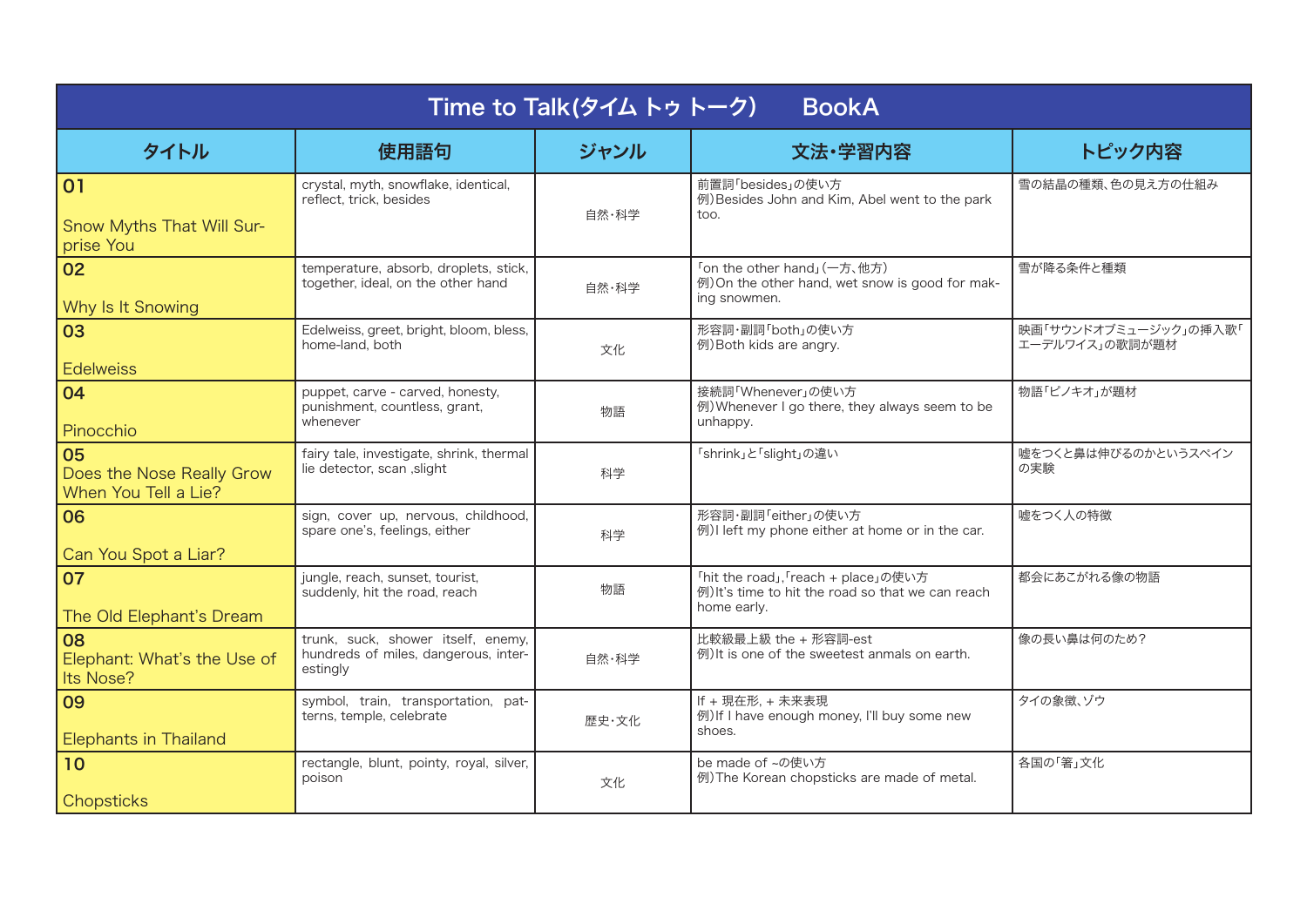| Time to Talk(タイムトゥトーク)<br><b>BookA</b>                   |                                                                                                  |           |                                                                                        |                  |  |  |  |
|----------------------------------------------------------|--------------------------------------------------------------------------------------------------|-----------|----------------------------------------------------------------------------------------|------------------|--|--|--|
| タイトル                                                     | 使用語句                                                                                             | ジャンル      | 文法·学習内容                                                                                | トピック内容           |  |  |  |
| 11<br><b>History of Chopsticks</b>                       | exist, twig, grainy, stew, along with,<br>spread, East Asian countries, was/<br>were invented by | 歴史・文化     | was/were invented by someone<br>例) The chopsticks were first invented by Chi-<br>nese. | 「箸」の歴史           |  |  |  |
| 12<br><b>Chopsticks Vs. Cutlery</b>                      | Western countries, cutlery, stone,<br>shell, bones, poison                                       | 歴史・文化     | be used + 前置詞<br>例) used in + 場所、used by + 人、used for + 動<br>詞-ing                     | ナイフ・フォーク・スプーンの歴史 |  |  |  |
| 13<br>A Christmas Letter From<br>Max to Anna             | service, delectable, hoodie, activity,<br>orphan, donate, firstly, next, then,<br>lastly         | 文化        | 順序を表す副詞「firstly」,「next」,「then」.「lastly」                                                | クリスマスにすること       |  |  |  |
| 14<br>Who Is Santa Claus?                                | carpenter, present, sleigh, fright-<br>ened, elves, reindeer                                     | 物語·文化     | Both of us / you / them<br>例) I like both of you.                                      | サンタクロース誕生の秘密     |  |  |  |
| 15<br>Australia Celebrates<br><b>Christmas in Summer</b> | reverse, carol, Kangaroo, worker,<br>during                                                      | 文化        | during + 名詞(~の間)<br>例) I woke up several time during the night.                        | オーストラリア、夏のクリスマス  |  |  |  |
| 16<br>The History of Ice Cream                           | emperor, servant, flavor, freezer,<br>cone, scream, a lot of                                     | 歴史・文化     | a lot of ~の使い方<br>例) There are a lot of people in a city.                              | アイスクリームの歴史       |  |  |  |
| 17<br>The Ice Cream Cone                                 | vendor, loss, waffle, squares, retain,<br>production, machine                                    | 歴史・文化     | 現在完了形<br>例) I have lived in this city for 10 years.                                    | アイスクリームコーンの歴史    |  |  |  |
| 18<br>The Most Expensive<br>Ice-cream in the World       | expensive, bowl, flake, in advance,<br>ingredients, golden                                       | 文化        | have to + 動詞の原形<br>例) I have to go to school tomoroow.                                 | 世界で最も高価なアイスクリーム  |  |  |  |
| 19<br>The History of Robots                              | robot, nowadays, machine, Greek<br>mathematician, flap, steam                                    | 歴史・テクノロジー | as + 形容詞 + as<br>例) The machines are as intelligent as humans.                         | ロボットの歴史          |  |  |  |
| 20<br>What Can Robots Do?                                | responsibility, invention, cashier,<br>robotic, download, recipe                                 | テクノロジー    | 現在完了形 + already<br>例) She has already seen that movie.                                 | ロボットができること       |  |  |  |